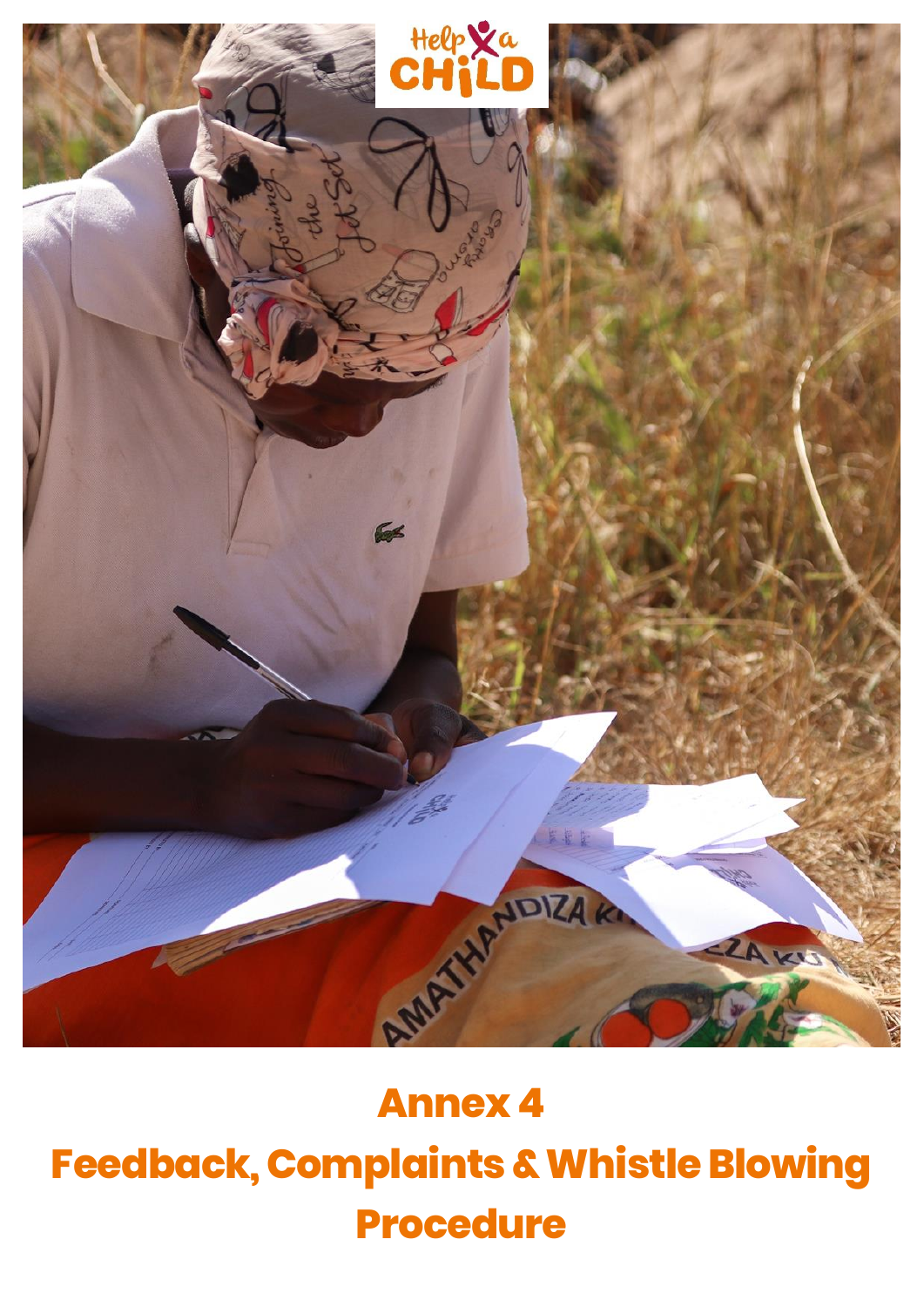# **Contents**

X

| 1. |  |
|----|--|
| 2. |  |
|    |  |
|    |  |
|    |  |
| 3. |  |
|    |  |
|    |  |
|    |  |
|    |  |
|    |  |
| 4. |  |
| 5. |  |
| 6. |  |
| 7. |  |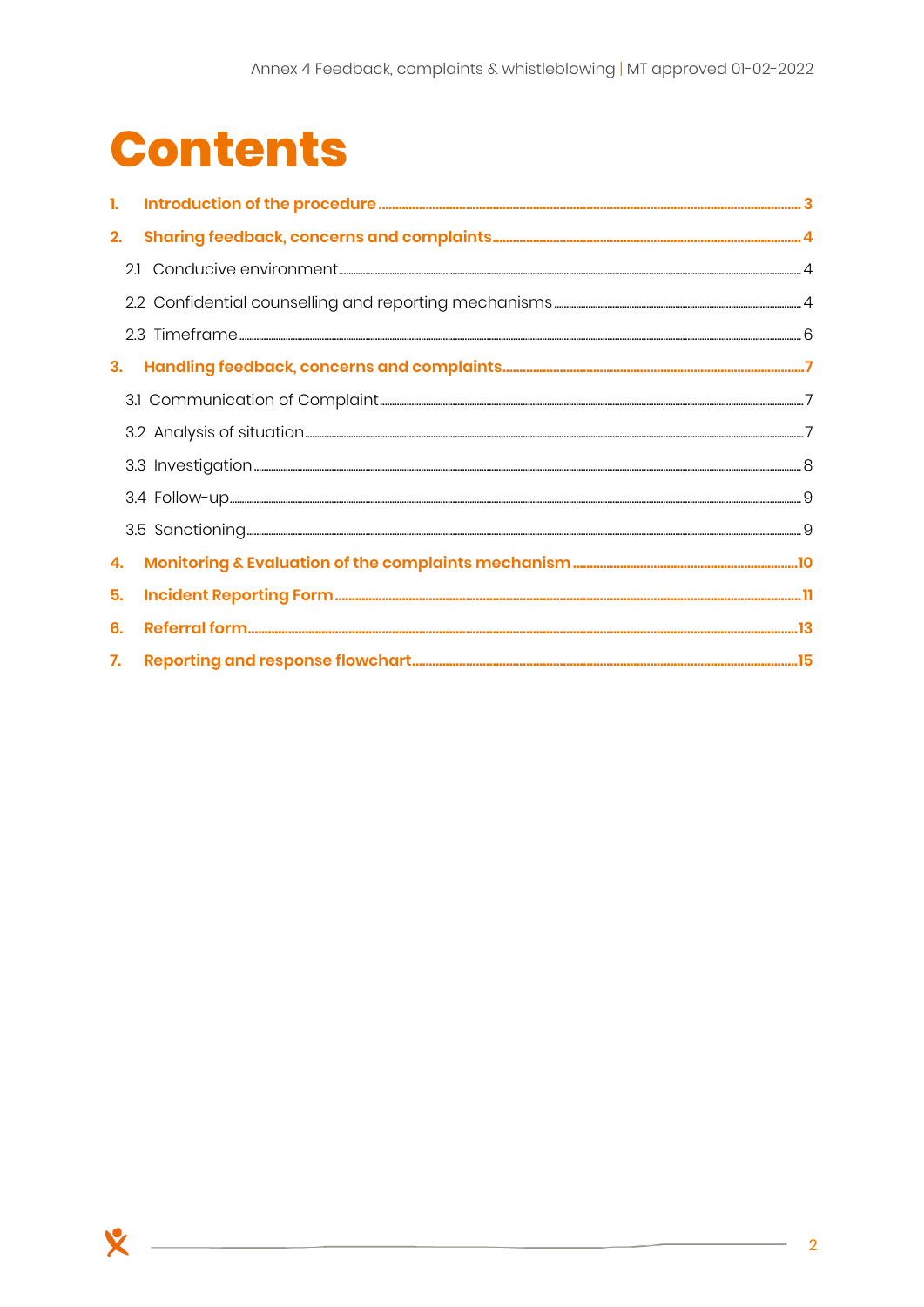## <span id="page-2-0"></span>**1. Introduction of the procedure**

This Feedback, Complaints and Whistle Blowing Procedure constitutes annex 4 of the Help a Child Integrity Policy and is put in place to allow the beneficiaries, partners, staff and other stakeholders of Help a Child to share feedback, concerns and complaints on communications, actions and behavior related to our work, have them heard and properly addressed.

Guiding principles, in line with the Core Humanitarian Standard to which Help a Child adheres:

- Help a Child takes feedback and complaints seriously and perceives it positively. It shall address all issues of (sexual) exploitation, abuse of power, corruption, illegal activities and breach of our policies and standards.
- Help a Child is committed to have an effective procedure for handling and responding to feedback and complaints. Procedures should be understandable and accessible.
- Help a Child strives to protect the complainant, and the suspect. When necessary, adequate support will be made available to them.
- Appropriate cultural and local practices should be respected in the development of complaints mechanisms.
- Both complainants and accused have a right to challenge decisions and to be properly informed about the basis on which decisions have been made. At any point the confidentiality aspect shall be maintained.
- The procedure for complaints will be reviewed regularly to ensure and incorporate learning and improvement towards Help a Childs accountability.

#### Definitions:

- **Feedback**: information about reactions to a service, a person's performance, etc., which can be something to improve, an advice to repeat an activity, or a tip, etc.
- **Complaint**: is an expression of dissatisfaction or something that is unacceptable. This can be dissatisfaction with program activities, behavior of staff, etc. about which someone raises a complaint.
- **Whistleblowing**: the term used when someone passes on information concerning wrongdoing; "making a disclosure". In this context, whistleblowing means the disclosure by an employee/representative of information related to a breach of code of conduct by another employee/representative.

This policy deals with feedback, and complaints related to the organization's Integrity Policy and raised in response to certain program activities or possible misconduct of any representative of Help a Child (e.g. staff, consultants, volunteers, trainees, interns, and group travel guides and participants). Also, it addresses concerns and complaints about possible misconduct by a partner of Help a Child.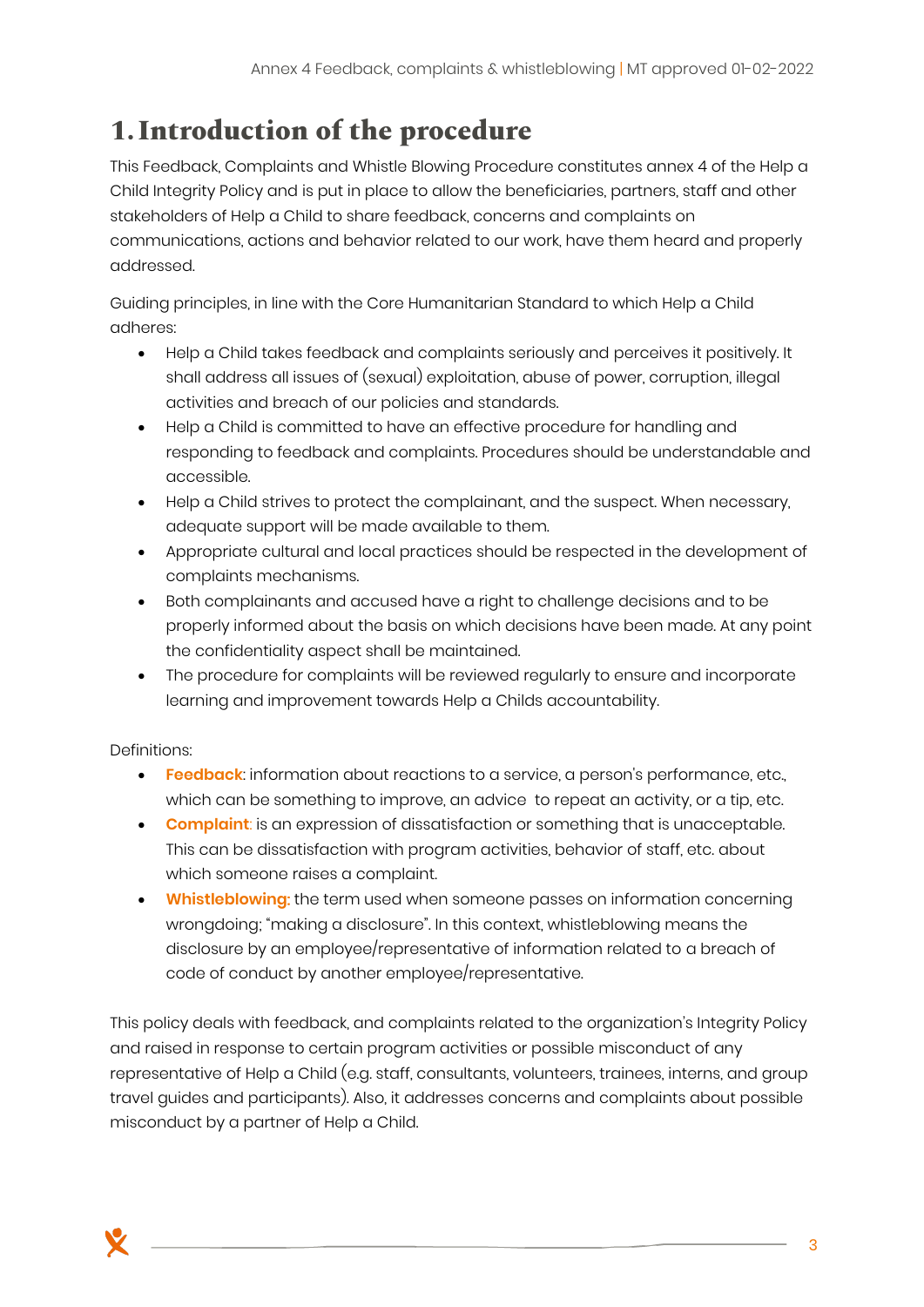## <span id="page-3-0"></span>**2.Sharing feedback, concerns and complaints**

### <span id="page-3-1"></span>2.1 Conducive environment

Help a Child is committed to protect its beneficiaries and staff from any abuse and to provide an effective procedure for handling and responding to and addressing complaints, and feedback. Also, all people working on behalf of Help a Child its programs should respond positively to any complaints made to them and feel confident to do so. The organization (senior management) should ensure an atmosphere of trust, confidence, and value orientation for this purpose. Guidance and procedures are provided for staff and communities supported by Help a Child, to avoid ad hoc, defensive, negative responses and uncertainty about what is expected of staff in responding to complaints.

All concerns and complaints shared are confidential. All records/reports are kept in a secured folder with limited access. Disclosure of information only can be made to relevant parties on need to know basis.

In each country with a Help a Child Country Office a focal person from among Help a Child country staff is selected: the Integrity Focal Point. This person is responsible for ensuring that:

- staff is aware of and has good knowledge of the Integrity Policy, and the Feedback, Complaints and Whistle Blowing Procedure in particular;
- a context-appropriate response mechanism is put in place, where possible in close collaboration with the staff of the involved partner organizations and the target communities;
- target communities know how to share feedback, concerns and complaints;
- the Feedback, Complaints and Whistle Blowing Procedure is adhered to in the particular country.

Part of this conducive environment is **raising awareness** about the existence of community-based complaints and feedback mechanisms as well as the internal reporting mechanisms. In a Help a Child program country without Help a Child country office agreements should be made with the organization's partners to ensure the staff of these partners are made aware of Help a Child's Feedback, Complaints and Whistle Blowing Procedure; a context-appropriate response mechanism is put in place, where possible in close collaboration with the target communities; target communities know how to share feedback, concerns or complaints; the procedure is adhered to in the country.

Awareness could be raised by distributing posters, flyers, organizing workshops or meetings with communities.

### <span id="page-3-2"></span>2.2 Confidential counselling and reporting mechanisms

Help a Child assigned an Confidential Counselor to support people experiencing or witnessing misconduct by Help a Child's representatives and/or in our programs. Conversations between the Confidential Counselor and the person asking for advise are strictly confidential. The support includes: a listening ear; support in the clarification of the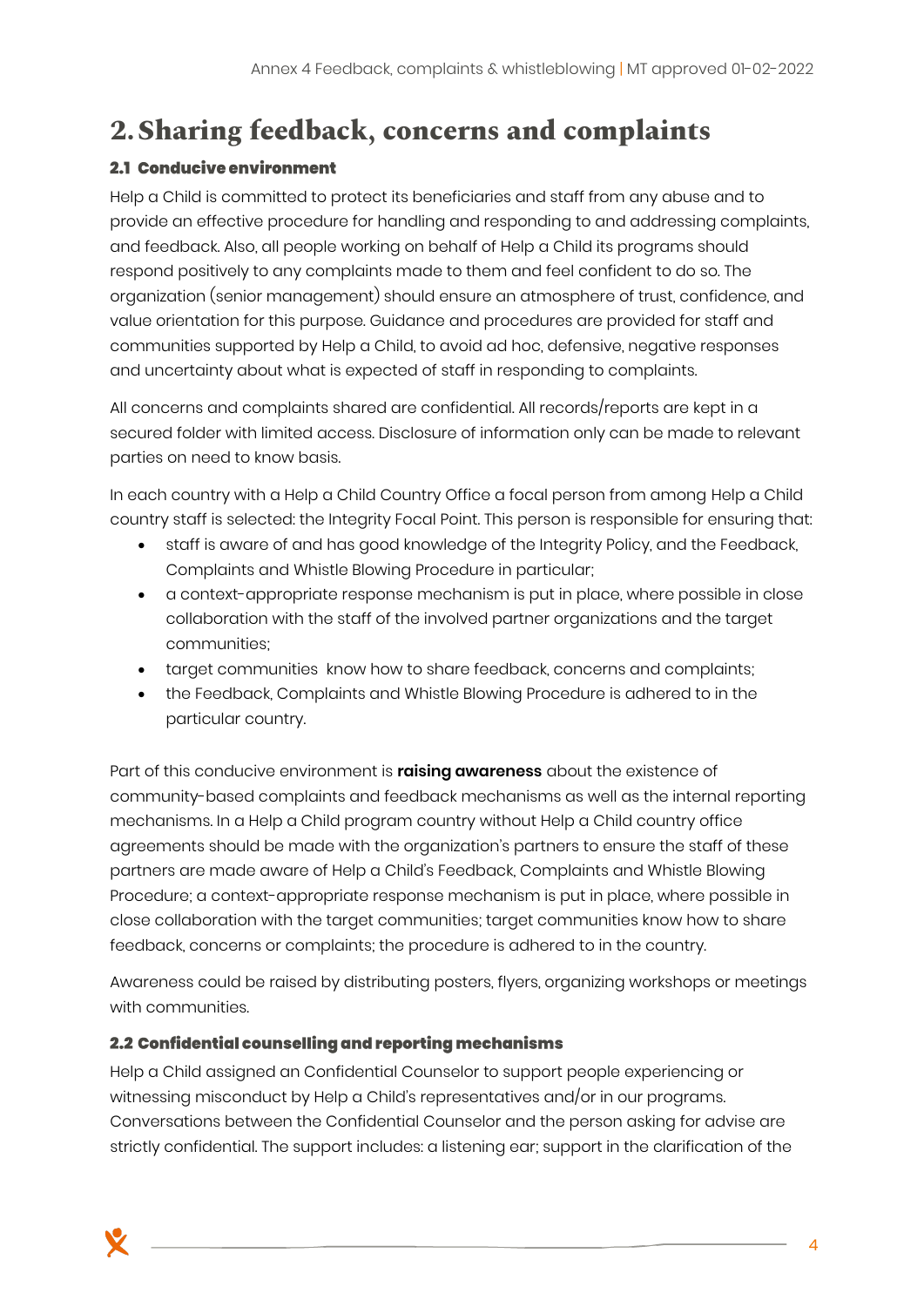type of misconduct experienced (e.g. moral protest, violation of integrity); advise on possible steps to be taken; support in making a decision related to this.

The Confidential Counselor is not the one to report to. The Counselor can refer to the reporting channels for violations of integrity; HR for employment issues, care referral and coaching; the organizational moral committee to discuss moral protests and doubts. The person asking for advice from the Counselor can still choose not to report the issue.

The leaflet in annex 5 of the Integrity policy contains more information on Help a Child's confidential counselling.

#### Reporting channels for Help a Child staff and partner staff

Help a Child staff or partner staff can choose from several channels to report their concern or complaint:

The management

- Filling out the below incident reporting form and sending it to their line manager.
- If line manager is involved, or if there is a need to escalate the complaint, contact Integrity Team.

The Integrity Team

- Filling out the below incident reporting form and sending it to the country office Integrity Focal Point.
- Filling out the below incident reporting form and sending it to the Integrity Coordinator (*[integrity@helpachild.org,](mailto:integrity@helpachild.org) o[r integritycoordinator@redeenkind.nl](mailto:integritycoordinator@redeenkind.nl)*).
- Calling the Integrity Coordinator (+31(0)38-4680869) or the country Integrity Focal Point.
- Download the reporting form on the Help a Child website; then send it to the Integrity Coordinator.
- Additionally, if needed, and especially in cases of SEA, the Referral Form could be used to refer the complainant or survivor to the appropriate service providers.

### Community Based Feedback and Complaints Mechanism (CBCFM)

At the start of every new project the type of reporting mechanisms used by the target community will be agreed upon together with these communities. Examples of possible complaints mechanisms are:

- A concerns & complaints box;
- E-mail;
- Phone;
- In person;
- Through a trusted intermediary.

The CBCFM approach is fully described in a separate document, including a community consultation guide to define which channels are appropriate and preferred.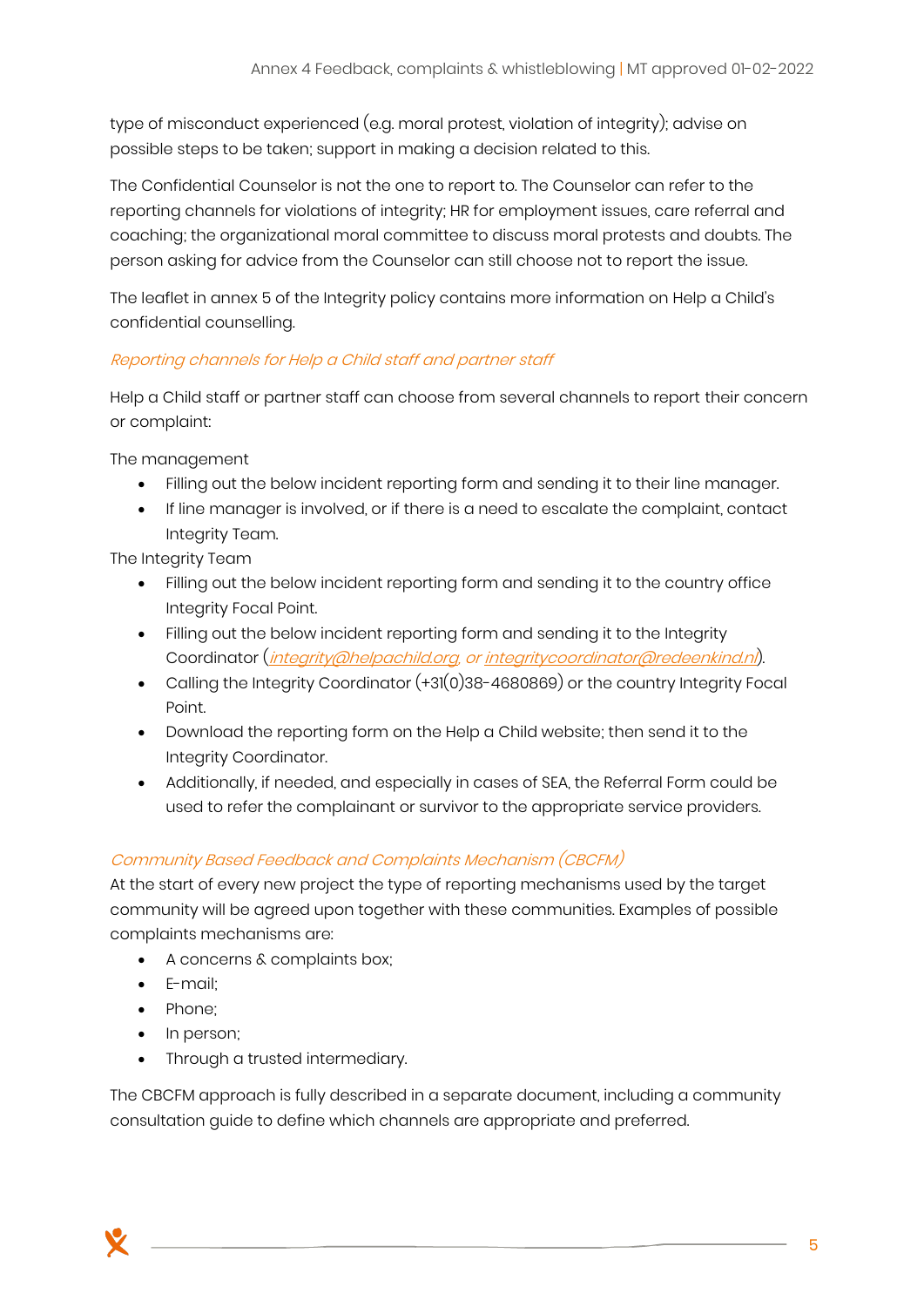#### Channel for anybody who wants to share feedback or a complaint

Both our Dutch and international website mention the organization's address, telephone number and email address and include a feedback and complaint form that can be used by anybody to share feedback, concerns or complaints. This form will be received by the reception, but not by the Integrity Coordinator directly, although it will be forwarded to the relevant staff member(s).

- feedback and Link to the complaint form on the Dutch website: <https://www.redeenkind.nl/contact>
- Link to the feedback and complaint form on the Dutch website: <https://helpachild.org/contact-us>

#### Complaints about partner organizations of help a child

When the concern or complaint concerns a partner organization which is implementing a project on behalf of Help a Child, the complaint should in the first instance be addressed to the partner organization. To ensure that these concerns and complaints are dealt with well, having an Integrity Focal Person and a complaint handling mechanism in place is a condition for contracting. Concerns and complaints received by partner organizations always have to be reported to Help a Child who will review and assess whether complaints have been accurately handled.

#### <span id="page-5-0"></span>2.3 Timeframe

Any concern or complaint should be reported as soon as possible, preferable no later than one week from the date when the incident happened, but in cases of breach of Integrity Policy, preferably as soon as possible as it is crucial to follow up immediately. This gives Help a Child the ability to respond adequately and timely and to ensure evidence is not getting lost and the complainant is referred to the available (protection) services.

Complaints received by partner organizations always have to be reported to Help a Child within one week. In case a complaint is raised about (staff of) Help a Child, the country office always has to report the complaint to the Coordinator Integrity within 72 hours after receiving the complaint.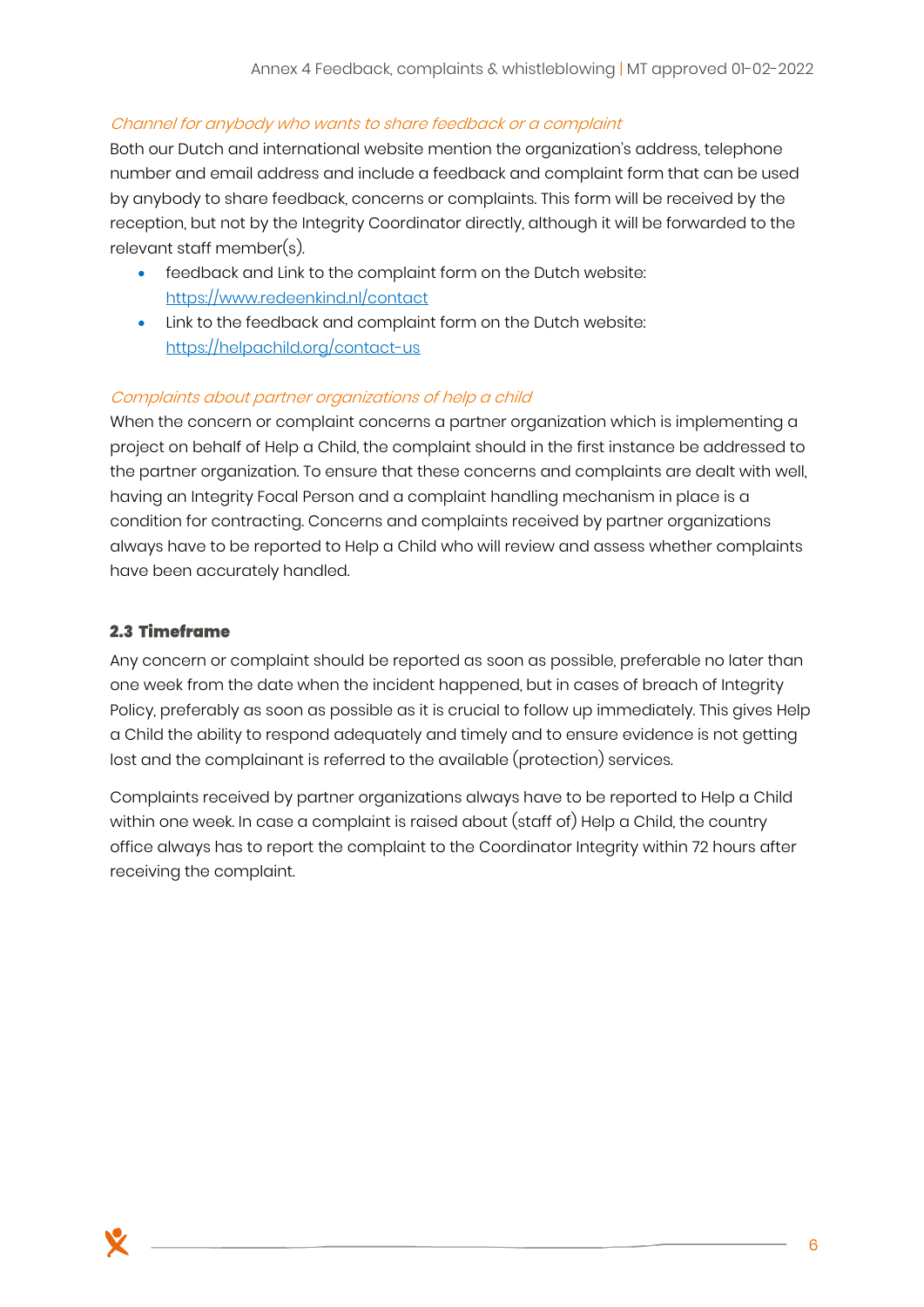## <span id="page-6-0"></span>**3.Handling feedback, concerns and complaints**

This sections describes the procedure to be followed in case a complaint is received. Wherever a "complaint" is mentioned, this refers to both a concern and a complaint.

#### <span id="page-6-1"></span>**3.1 Communication of Complaint**

A concern or complaint may be brought directly to the attention of a staff person. In cases the person receiving the complaint is not the designated focal point, the staff shall forward the complaint to a member of the Integrity Team or the Line Manager using the abovementioned reporting channels.<sup>1</sup> This person will acknowledge receipt of the complaint and inform the complainant about the procedure. All concerns and complaints reported will be filed in a complaints register or database, to facilitate monitoring and adequate follow-up.

As said before, concerns and complaints received by partner organizations always have to be reported to Help a Child using the abovementioned reporting channels. Concerns or complaints about (staff of) Help a Child need to be reported to the Integrity Focal point of the Country or if that is not possible the international Integrity Coordinator.

It is possible to raise a complaint anonymously, however it is advisable there is always a way to contact the complainant, or a proxy: someone that can be contacted on behalf of the complainant.

#### <span id="page-6-2"></span>**3.2 Analysis of situation**

Within 1 week after a concern or complaint has been received by Help a Child a case description is made by the Line Manager, Integrity Focal Point or a person assigned by the Integrity Coordinator. In case of suspected fraud or corruption, this case description will be made by the Finance Manager as described by the Anti-Fraud and Corruption Policy. In case of suspected related to child safeguarding, this case description will be made by the Child Protection Advisor. For a case description all related and relevant information is included in order to be able to make a well-informed decision whether to investigate the allegation. This will be done by (at least) addressing the following questions:

• Is there a complaint? The complaint must be a genuine concern of the complainant, raised in good faith, and is not motivated with the intent for personal gain, personal interest or a grudge. If it is determined that the complaint was not made in good faith, disciplinary measures can be taken.

<sup>&</sup>lt;sup>1</sup> A concern or complaint about the Line Manager can be directed to the Coordinator Integrity or CEO, a complaint about the Coordinator Integrity can be directed to the Line Manager or CEO, and a complaint about the CEO can be directed to the Coordinator Integrity or the Supervisory Board (except for the Confidential Counselor).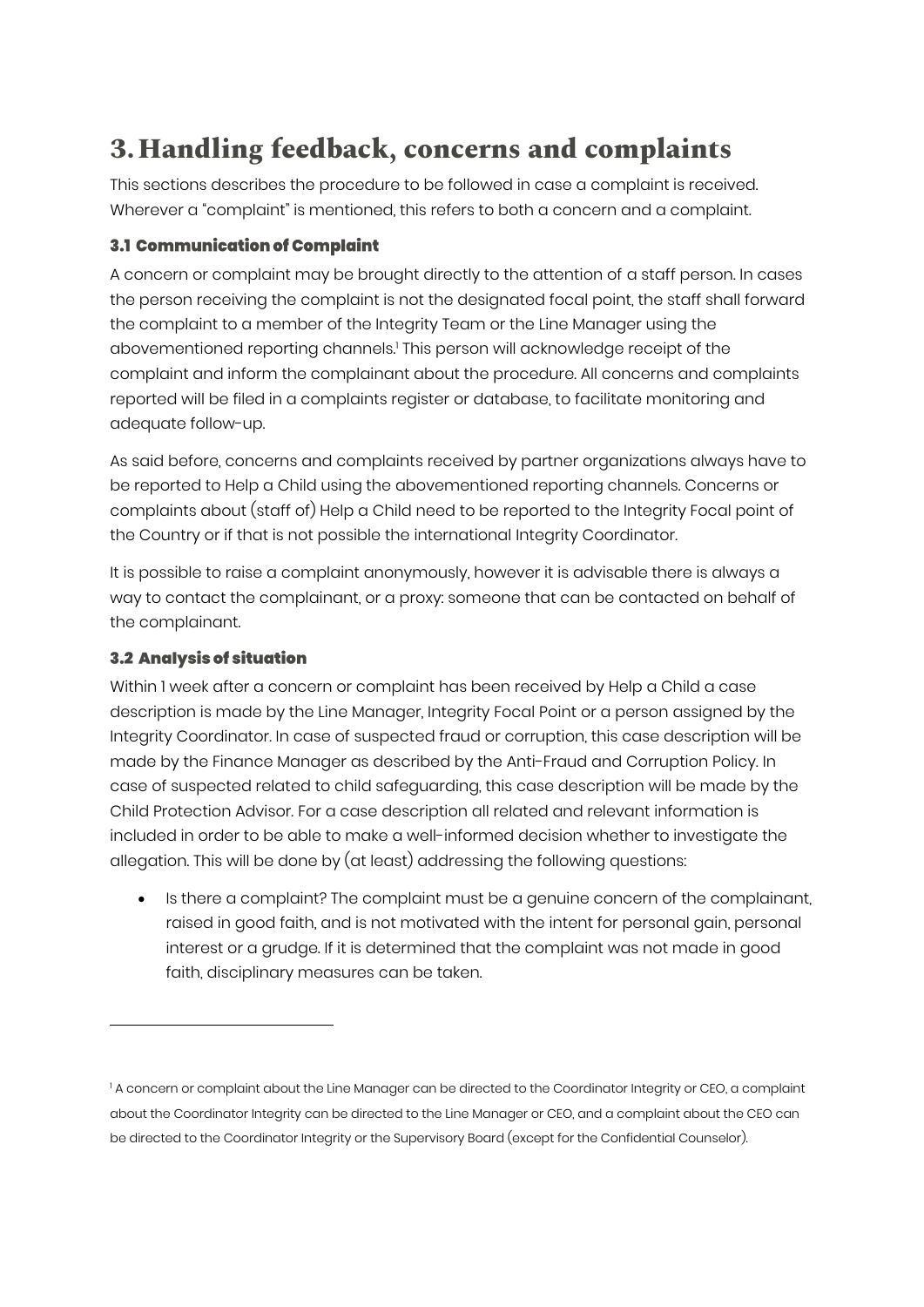- Does the complaint relate to a breach of Help a Child's Integrity Policy, a violation of any of the Help a Childs policies and guidelines, or a violation of law?
- Is the complainant or anyone else immediately or potentially at risk?
- Is there sufficient information and evidence or is there a need to further investigate?
- At this point, is the allegation conclusive enough to take management action?

IThe person analyzing the case has the option to request advice from the Finance Manager, (Child) Safeguarding Expert and/or the Coordinator Integrity. For issues at country level it is the Integrity Focal Point of the Country with the Coordinator Integrity who decides on the basis of the case description whether 1) an investigation is justified, 2) suspension of work of any of the staff is necessary (e.g. for safety and protection reasons); and 3) reporting to donor and/or authorities is needed. For issues at international level, it is the CEO together with the Coordinator Integrity who decides on these three factors. Suspension will always be done in a respectful and confidential way. The Integrity Focal Point will share the case report and his/her decision on an investigation with the CEO.

In case a child is involved in the allegation the *Child Safequarding Policy* needs to be adhered to, in case of suspected fraud the Fraud and Anti-Corruption Policy needs to be followed. Furthermore, if the complainant or anyone else involved is at immediate or potential risk, adequate action should be taken to ensure that he/she is protected from any possible (future) harm.

In case a complaint is about a breach of the *Code of Conduct* or *Child Safeguarding Policy* the complaint should always be investigated and the management of Help a Child International should be informed.

Operational complaints (related to program activities) not needing a formal investigation will go through the normal process of action and decision-making of the program implementation team.

The complainant will be informed by the line manager or integrity focal point about the result of the analysis and the way forward. In such a case staff of Help a Child is involved, the person(s) concerned will be informed beforehand about the allegation and the decision to perform an investigation.

#### <span id="page-7-0"></span>**3.3 Investigation**

If Help a Child decides to perform an investigation this investigation will start as soon as possible. The Coordinator Integrity, CEO and Integrity Focal Point of the Country will appoint a team to be responsible for the investigation. The composition of the investigation team will vary in different situations and depends on the nature of the complaint and the people involved. The team generally consists of an Integrity Team member and the HR Manager. If a child is involved, the Help a Child International Child Protection Expert will be part of the team. In case of suspected fraud or corruption, the Help a Child International Finance Manager will be part of the team. When the incident reported is related to SEA, additional guidance can be found in the UNICEF Section 7.2.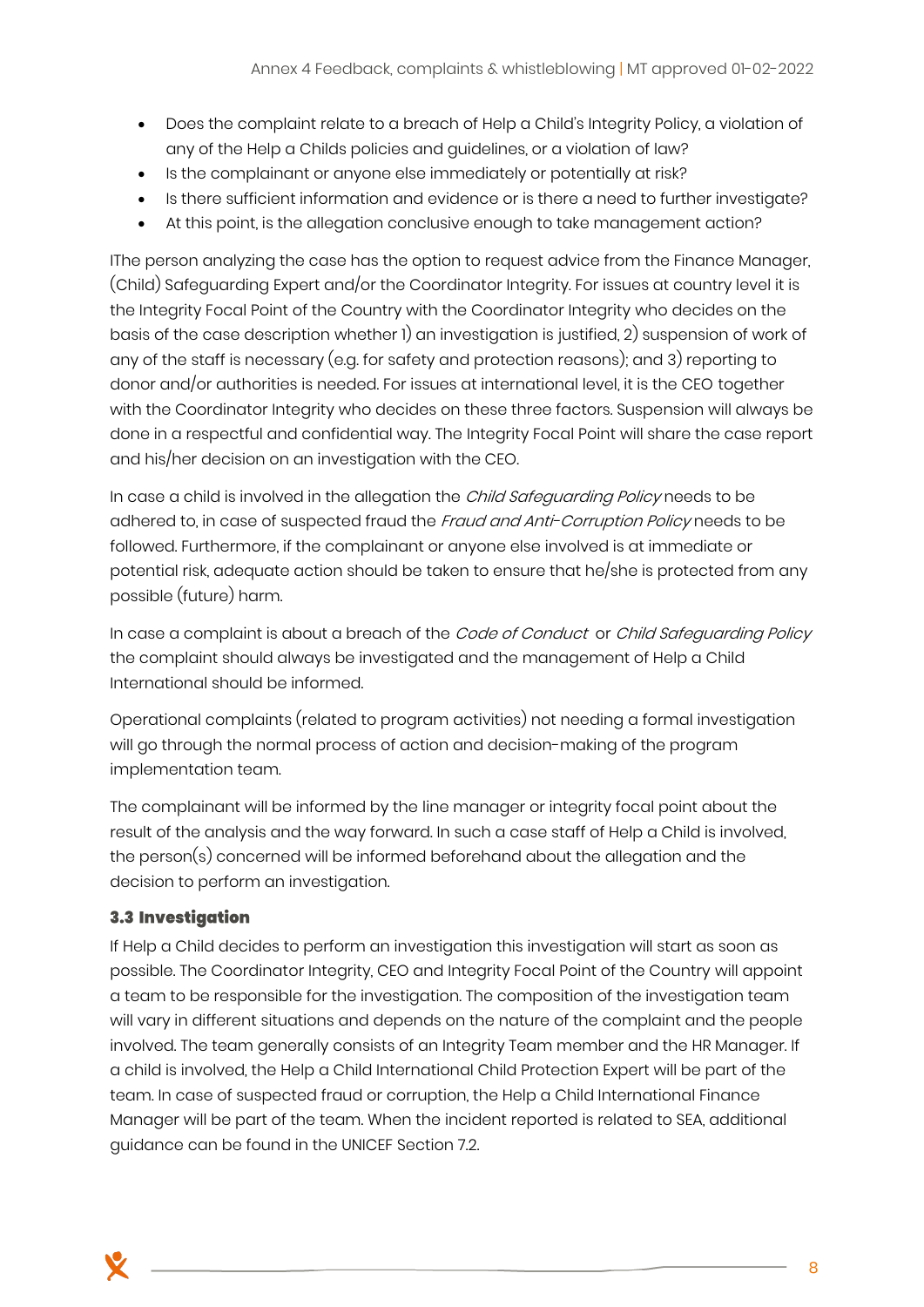The investigation is guided by the following principles:

- Protection & Confidentiality: Investigation of reported incidents always prioritize the protection and interests of the victims, complainants and the accused. When necessary, adequate support will be made available to them. All matters related to complaints are confidential.
- Impartiality. the investigation must be conducted in an unbiased, fair and respectful manner.
- Accountability: Those who conduct the investigation must adhere to these guidelines and must record accurately and comprehensively the steps which are employed in conducting an investigation. The methods and techniques employed in the investigation must be appropriate for the circumstances and proportional to the objectives of the investigation.
- Transparency: Help a Child staff, partner staff and persons of the affected community know that this procedure exists and know how to access those involved in conducting the investigation procedure.

#### <span id="page-8-0"></span>3.4 Follow-up

The investigation team must write an investigation report. This is a summary that should address all aspects of the investigation including how the alleged misconduct was discovered, the steps taken to gather the evidence, the investigators conclusions and the evidence supporting those conclusions. The conclusion of the investigation must be clearly stated in the investigation report. The investigation team will submit the investigation report to the Help a Child Management Team (MT) for consideration and approval. This should demonstrate and document that the complaint has been well investigated, relevant authorities have been informed (if appropriate) and interest and rights of the victim, complainant as well as alleged perpetrators have been respected during the entire investigation process.

Based upon the investigation report, and within one week of receiving the report, the MT will decide upon the appropriate action. The complainant will be informed about the result of the investigation.

#### <span id="page-8-1"></span>**3.5 Sanctioning**

Appropriate action will be taken if staff is found guilty. Depending on the severity appropriate actions might include termination of contract and legal action if required, as described in the HR Policies. Help a Child has a zero tolerance against physical sexual exploitation and abuse. Any substantiated and proven case of physical sexual exploitation and abuse will always lead to direct termination of employment.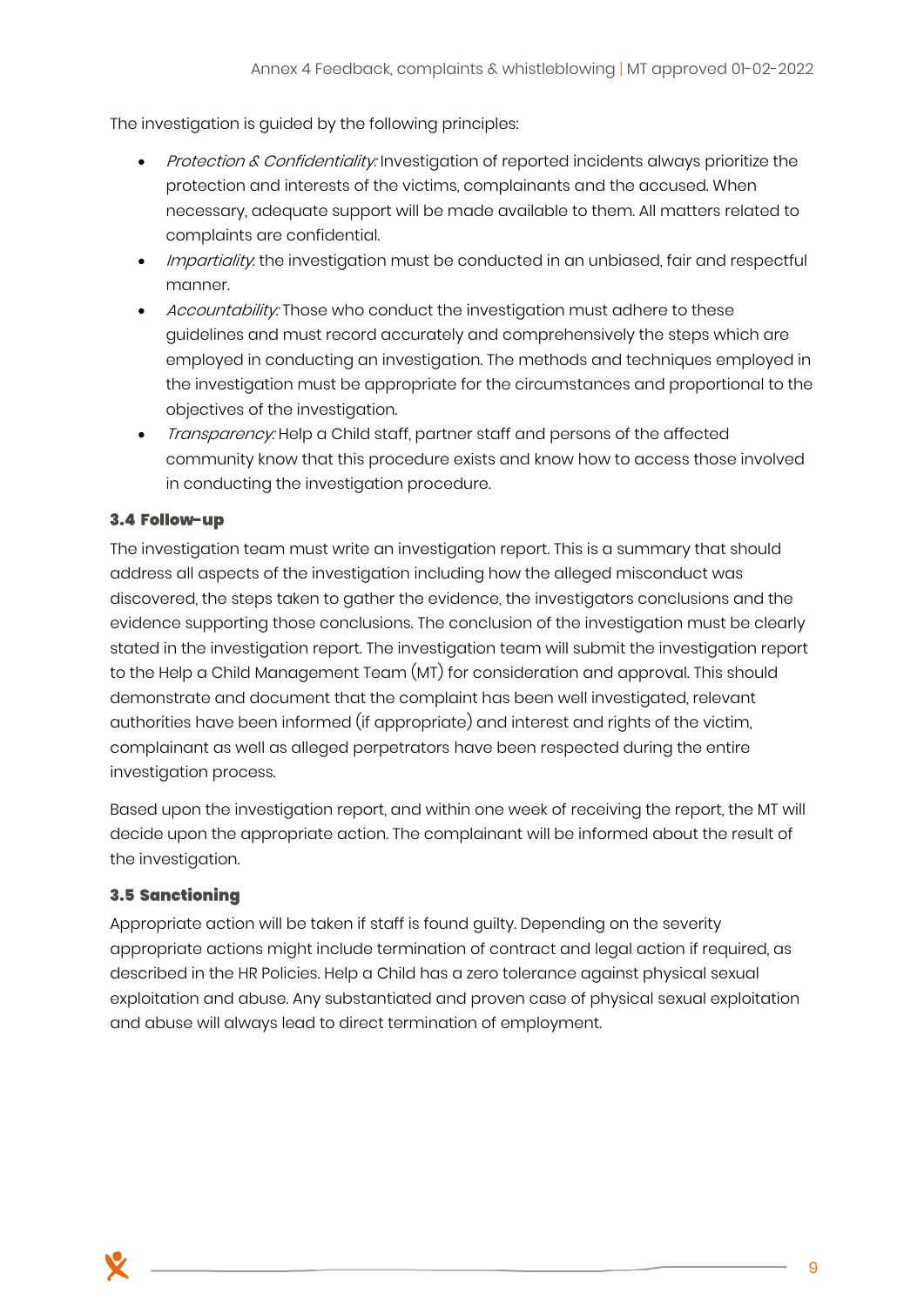# <span id="page-9-0"></span>**4.Monitoring & Evaluation of the complaints mechanism**

The use of the complaints mechanism will be monitored by the Coordinator Integrity in coordination with the country Integrity Focal Points. The Coordinator Integrity together with the country focal points will promote the philosophy behind the procedure through training programs for Help a Child staff and partner staff on integrity related topics and by contributing to various means of quality assurance and accountability.

The Feedback, Complaints and Whistle Blowing Procedure can be updated and reviewed whenever there is a need to upgrade the system. A standard review will be done biannually, based on the complaint database – including issues of moral protest or doubt – and policy implementation monitoring results and lessons learned. All Integrity Focal Points share their observations during a bi-annual evaluation Teams-meeting of the Integrity Team. Besides policy revisions, an annual report will be made by the Integrity Coordinator to be shared with the MT.

The complaints database and subsequent lessons learned will be evaluated twice a year during the Strategic Consultation Meeting, which is a meeting with the MT of Help a Child International and the CPDs.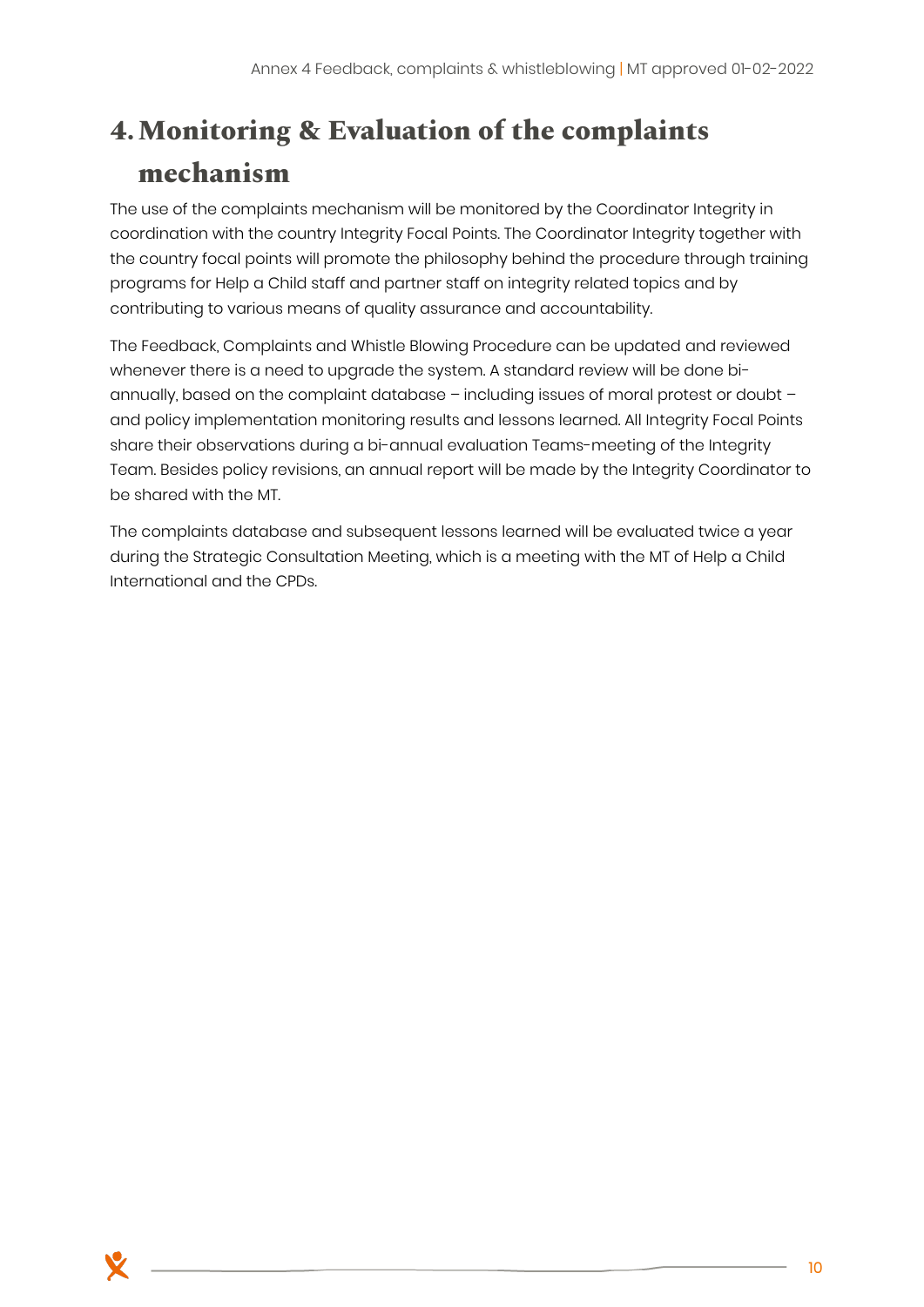### <span id="page-10-0"></span>**5. Incident Reporting Form**

**CONFIDENTIAL: Please restrict access to this document and keep it stored safely (e.g. using passwords or encryptions for computers and lock offices when unattended). For SEA cases; always use code names when referring to individuals involved in the case, omit information that could reveal identities (e.g. date of birth, address, phone number, description of unique physical traits) and keep information on the identity and personal details of persons involved separate from incident and related reports.**

#### Name of person reporting

| <b>Name</b>              |  |
|--------------------------|--|
| Age                      |  |
| Gender                   |  |
| <b>Specific needs</b>    |  |
| <b>Contact details</b>   |  |
| Date of reporting        |  |
| <b>Reporting channel</b> |  |
| Date of incident         |  |

#### Description of the complaint/concern

| What happened?                                                      |                                                                                                                                                                    |
|---------------------------------------------------------------------|--------------------------------------------------------------------------------------------------------------------------------------------------------------------|
|                                                                     |                                                                                                                                                                    |
| Where did it happen?                                                | Exact location                                                                                                                                                     |
| When?                                                               | Date and time                                                                                                                                                      |
|                                                                     |                                                                                                                                                                    |
| Who was involved as<br>alleged staff/trainee<br>/intern/consultant/ | Description of alleged or suspected perpetrator(s) (e.g. name, age,<br>gender, nationality, organizational affiliation/position, previous<br>record of misconduct) |
| volunteer of HAC?                                                   |                                                                                                                                                                    |
| If any, what are<br>details of the child<br>involved?               |                                                                                                                                                                    |
| Any other witnesses?                                                |                                                                                                                                                                    |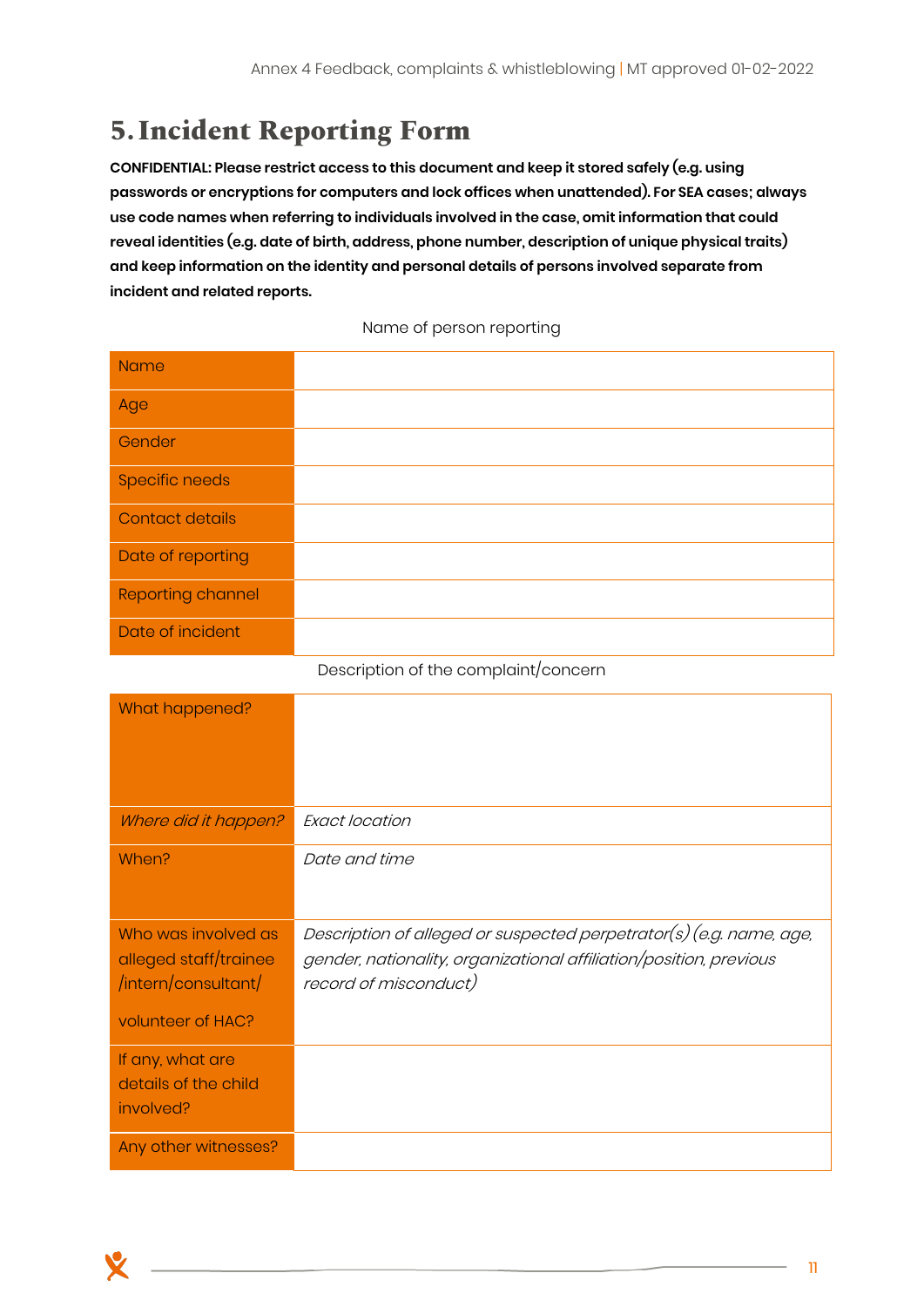#### Intervention so far

| What was done so<br>for? | (e.g. referral for assistance, referral to local authorities,<br>investigations, notification of UN/Host Government): |
|--------------------------|-----------------------------------------------------------------------------------------------------------------------|
|                          |                                                                                                                       |
|                          |                                                                                                                       |

#### Action taken by Help a Child (Country director and Management Team)

| Case report built                         | Name, title, contact details                     |                        |                        |                                     |
|-------------------------------------------|--------------------------------------------------|------------------------|------------------------|-------------------------------------|
| Investigation of the<br>situation         |                                                  |                        |                        |                                     |
| <b>Support for victim</b><br>arranged     |                                                  |                        |                        |                                     |
| <b>Accused staff</b><br>member heard      | If yes, add date and names of involved staff.    |                        |                        |                                     |
| <b>Support from</b><br>partners requested | (e.g. support for SEA survivors, investigations) |                        |                        |                                     |
| <b>Action taken</b>                       |                                                  |                        |                        |                                     |
| <b>Status of allegation</b>               | Not valid,<br>dropped                            | Internally<br>referred | Under<br>investigation | Referred to<br>legal<br>authorities |

<u> 1989 - Johann Barn, mars ann an t-Amhain Aonaich an t-Aonaich an t-Aonaich an t-Aonaich an t-Aonaich an t-Aon</u>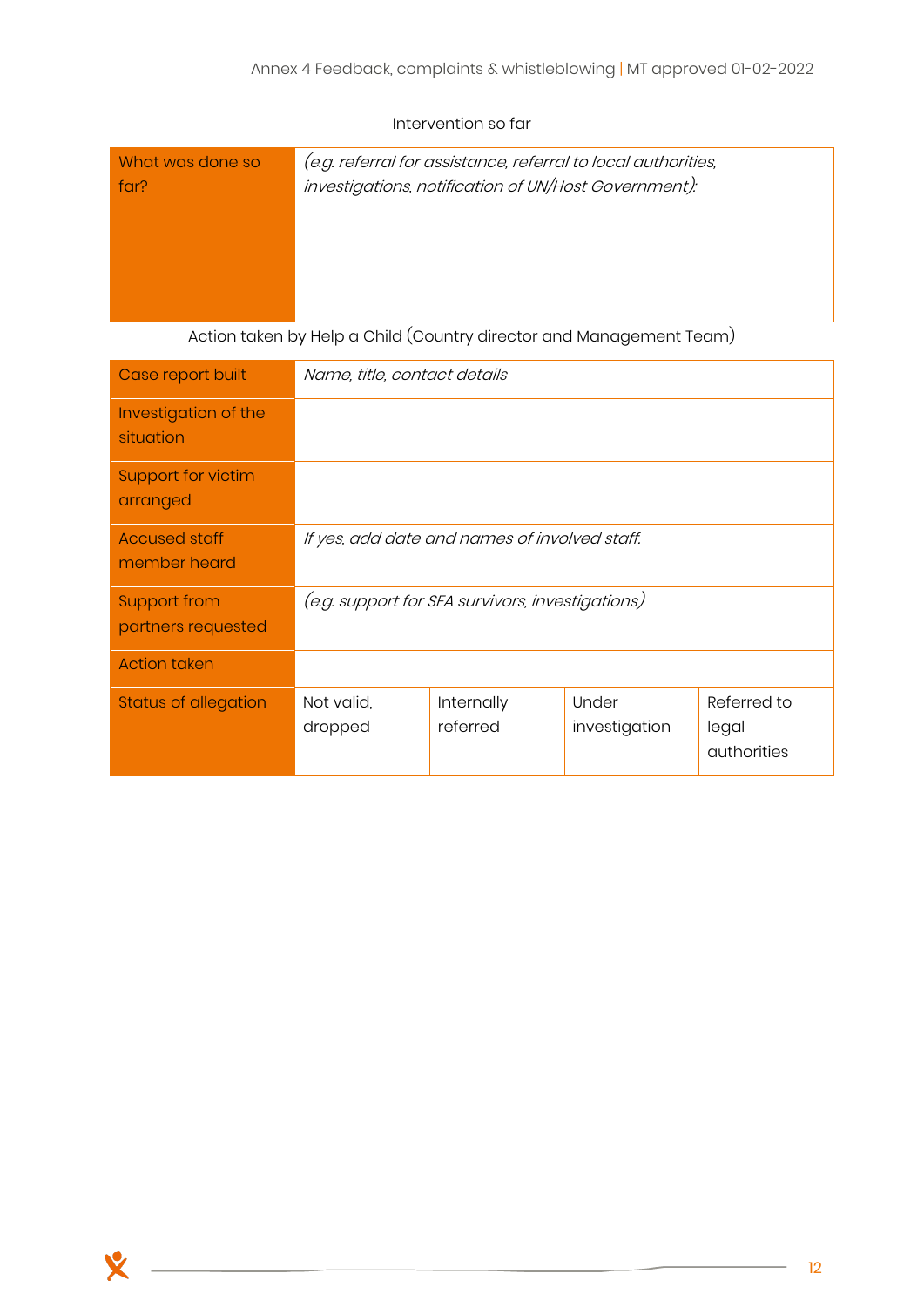# <span id="page-12-0"></span>**6.Referral form**

### **CONFIDENTIAL: Please restrict access to this document and keep it stored safely.**

Note: Please share copies of filled out referral forms with the survivor and receiving agency and keep a copy for the organization's internal records and follow-up.

| <b>Referring agency</b>                                                     |                                                        |  |  |  |
|-----------------------------------------------------------------------------|--------------------------------------------------------|--|--|--|
| Agency/org:                                                                 | Contact:                                               |  |  |  |
| Phone:                                                                      | Email:                                                 |  |  |  |
| Location                                                                    |                                                        |  |  |  |
| <b>Receiving agency</b>                                                     |                                                        |  |  |  |
| Agency/org:                                                                 | Contact:                                               |  |  |  |
| Phone:                                                                      | Email:                                                 |  |  |  |
| Location                                                                    |                                                        |  |  |  |
| <b>Survivor information</b>                                                 |                                                        |  |  |  |
| Name:                                                                       | Phone:                                                 |  |  |  |
| Address:                                                                    | Age:                                                   |  |  |  |
| Sex                                                                         | Nationality:                                           |  |  |  |
| Language:                                                                   | ID number                                              |  |  |  |
| If survivor is a minor (under 18)                                           |                                                        |  |  |  |
| Name of primary caregiver:                                                  | Relationship to child:                                 |  |  |  |
| Contact information for caregiver:                                          | Is child separated or unaccompanied? Thes<br>$\Box$ No |  |  |  |
| Caregiver is informed about referral? $\Box$ Yes $\Box$ No (If no, explain) |                                                        |  |  |  |

| Background Information/Reason for referral and services already provided |                                                              |  |  |
|--------------------------------------------------------------------------|--------------------------------------------------------------|--|--|
| Has the survivor been informed of the<br>referral?                       | Has the survivor been referred to any other<br>organization? |  |  |
| $\Box$ Yes $\Box$ No (If no, explain below)                              | $\Box$ Yes $\Box$ No (If yes, explain below)                 |  |  |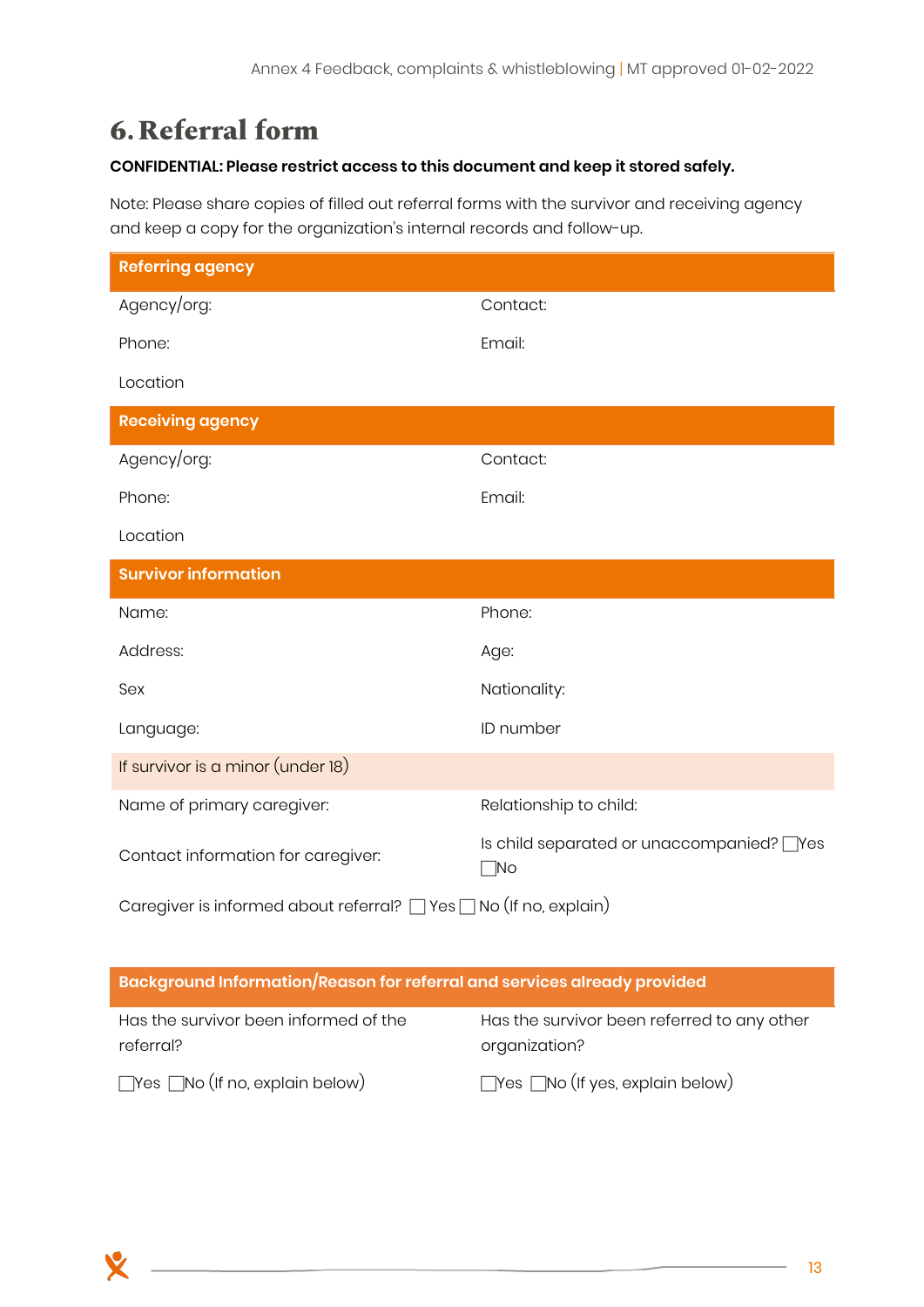#### Annex 4 Feedback, complaints & whistleblowing | MT approved 01-02-2022

| <b>Services requested</b> |                       |                                                        |  |  |
|---------------------------|-----------------------|--------------------------------------------------------|--|--|
| Mental Health Services    | □ Protection Services | □Shelter                                               |  |  |
| □Psychosocial Support     | □Legal Assistance     | ◯Material Assistance                                   |  |  |
| <b>□</b> Social Services  | $\Box$ Education      | $\Box$ Nutrition                                       |  |  |
| <b>□Medical Care</b>      | □Livelihood Support   | $\Box$ Support for children born<br>as a result of SEA |  |  |

Please explain any requested services:

**Consent to release information. (Read with survivor/ caregiver and answer any questions before s/he signs below. Sign on behalf of survivor/caregiver if consent is given verbally and survivor/caregiver cannot sign.)**

|                                                                                            | (survivor name), understand that the purpose of the referral |
|--------------------------------------------------------------------------------------------|--------------------------------------------------------------|
| and of disclosing this information to _________________________(name of receiving          |                                                              |
| agency) is to ensure the safety and continuity of care among service providers seeking to  |                                                              |
|                                                                                            |                                                              |
| clearly explained the procedure of the referral to me and has listed the exact information |                                                              |
| that is to be disclosed. By signing this form, I authorize this exchange of information.   |                                                              |

Signature of responsible party (survivor or caregiver if a child):

Date (DD/MM/YY):

#### **Details of Referral**

Any contact or other restrictions?  $\Box$  Yes  $\Box$  No (If yes, please explain below)

Referral delivered via:  $\Box$  Phone (emergency only)  $\Box$  E-mail **Ø** Electronically (e.g., App or database)  $\Box$  In Person

Follow-up expected via:  $\Box$  Phone  $\Box$  E-mail  $\Box$  In Person. By date (DD/MM/YY):

Information agencies agree to exchange in follow up:

Name and signature of recipient: Name and signature of recipient: (DD/MM/YY):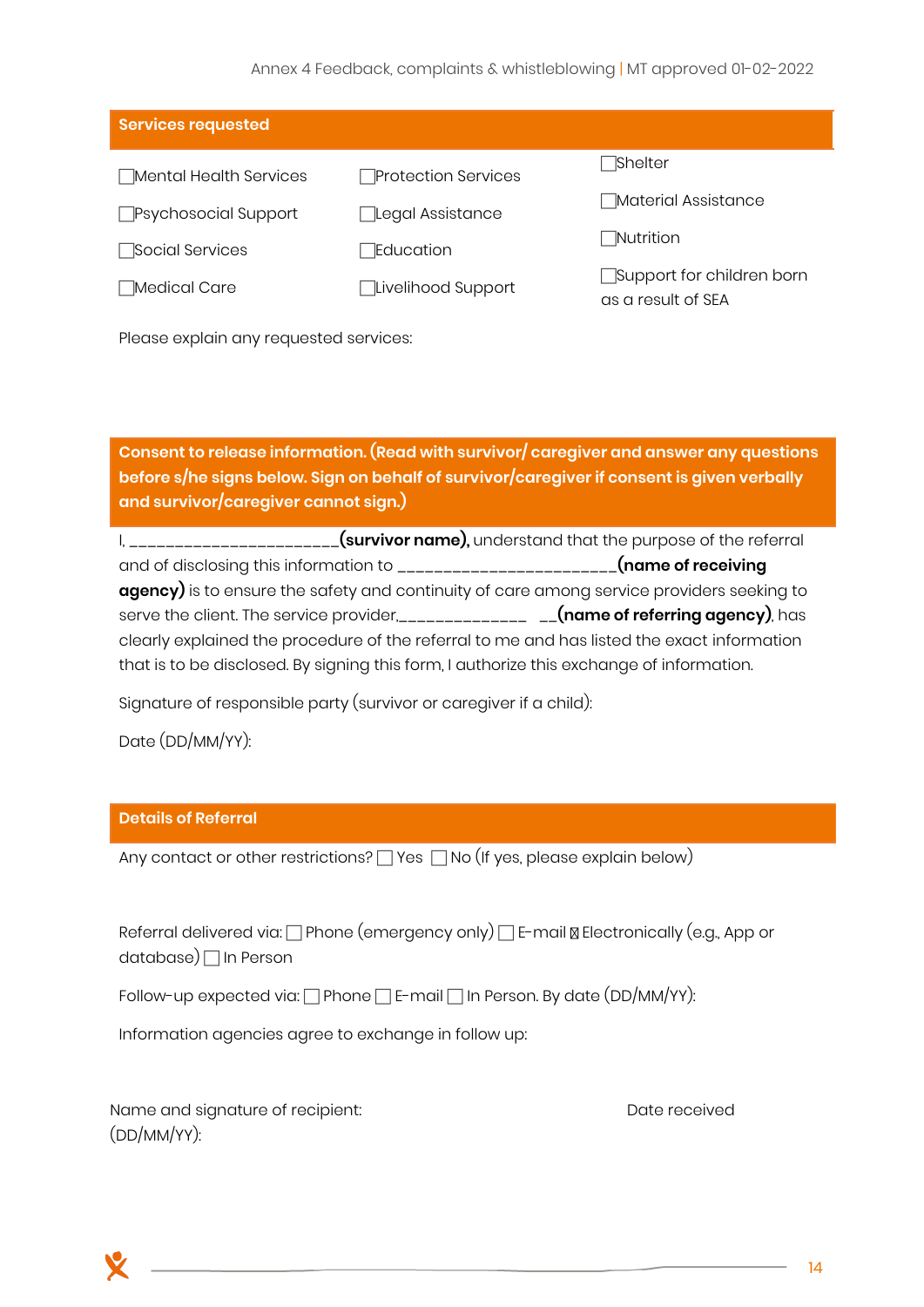# <span id="page-14-0"></span>**7.Reporting and response flowchart**

On the next page you can find the reporting and response flowchart.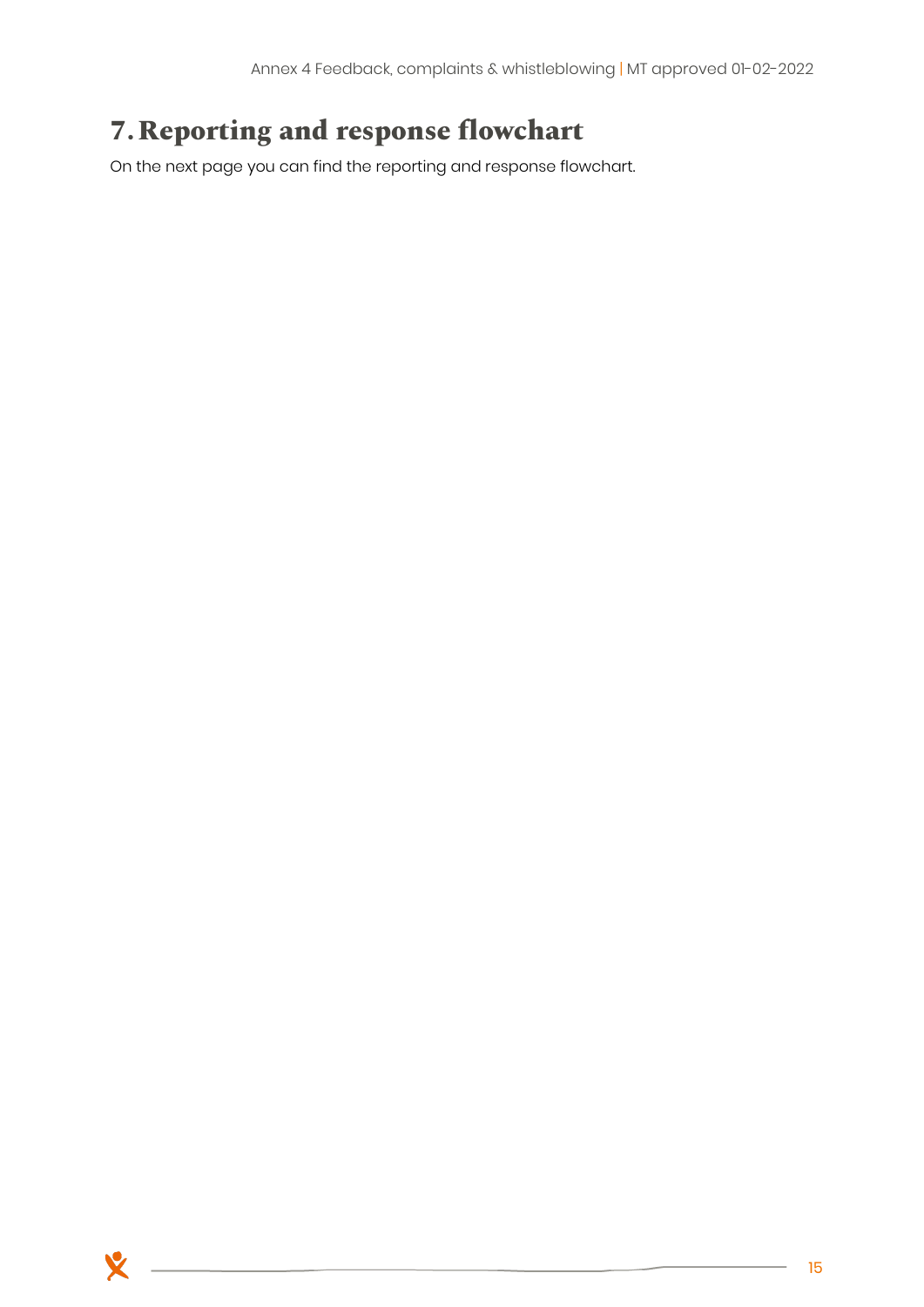

### **Integrity Flow Chart**